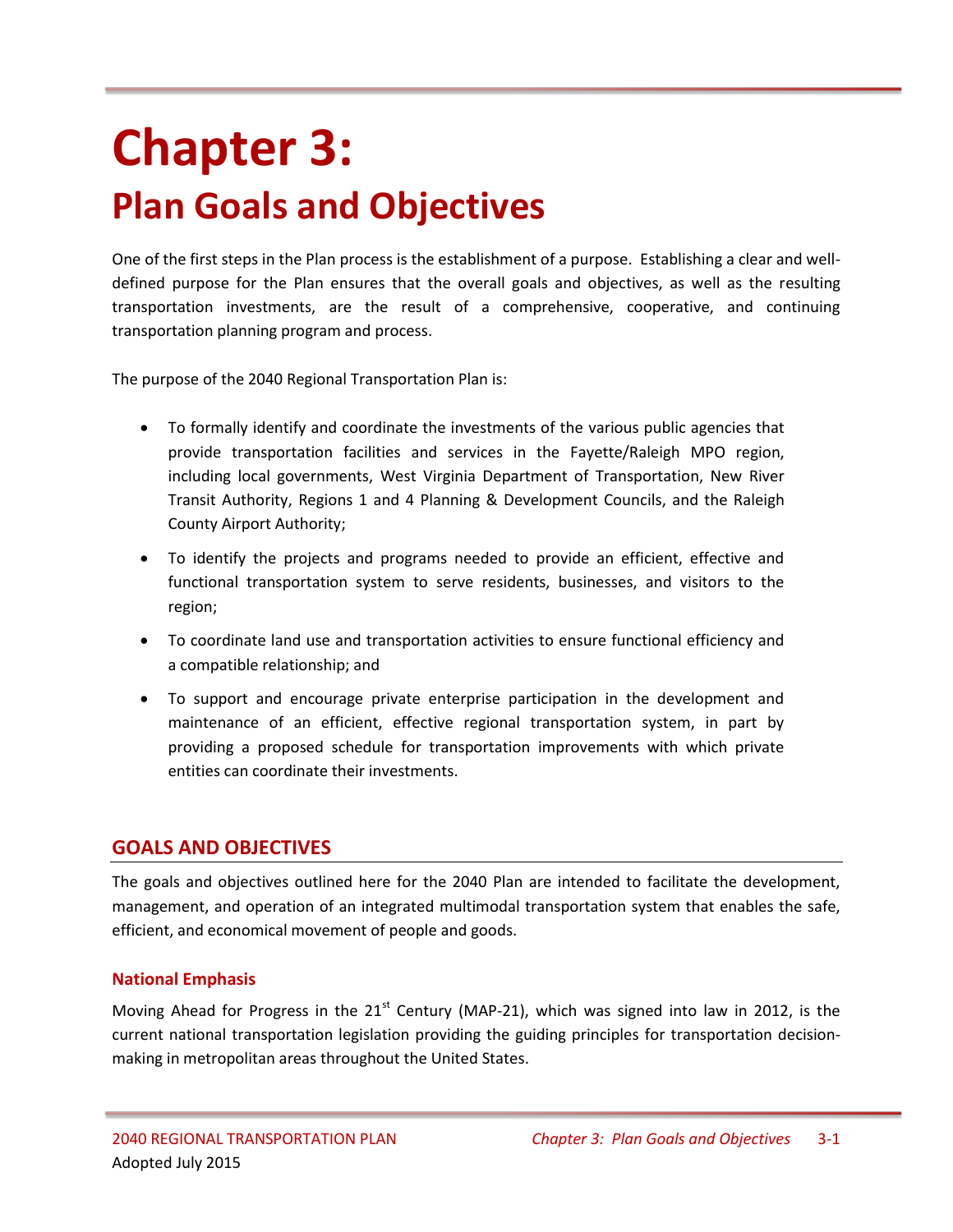Like the preceding transportation legislation, MAP-21 lists these eight planning factors as the primary principles that should guide transportation decisions:

- **1.** Support the economic vitality of the metropolitan area, especially by enabling global competitiveness, productivity and efficiency.
- **2.** Increase the safety of the transportation system for motorized and non-motorized users.
- **3.** Increase the security of the transportation system for motorized and non-motorized users.
- **4.** Increase the accessibility and mobility options available to people and for freight.
- **5.** Protect and enhance the environment, promote energy conservation, improve the quality of life, and promote consistency between transportation improvements and state and local planned growth and economic development patterns.
- **6.** Enhance the integration and connectivity of the transportation system, across and between modes, for people and freight.
- **7.** Promote efficient system management and operation.
- **8.** Emphasize the preservation of the existing transportation system.

These factors provide the framework for the Fayette/Raleigh MPO region's more specific goals and objectives.

# **Regional/Local Emphasis**

The Fayette/Raleigh MPO has established its own related set of goals and objectives, building from the MAP-21 planning factors above, but also drawing from the local and regional plans (outlined in Chapter 2) that have been adopted to address issues specific to the Fayette/Raleigh region. In this way the 2040 Plan will help to move the region forward toward multiple goals, including some that are not directly related to transportation but are strongly affected by it.

Below are the goals adopted by the Fayette/Raleigh MPO to guide future transportation decisions and a corresponding set of objectives to help the region move closer to its goals.

# **GOAL 1: Support the economic vitality of the region.**

- **A. Provide improved access to commercial areas and tourist destinations.**
	- Provide access to employment-generating locations.
	- Construct regional links between gateway communities, The Bechtel Summit National Scout Reserve and the New River Gorge National River parklands.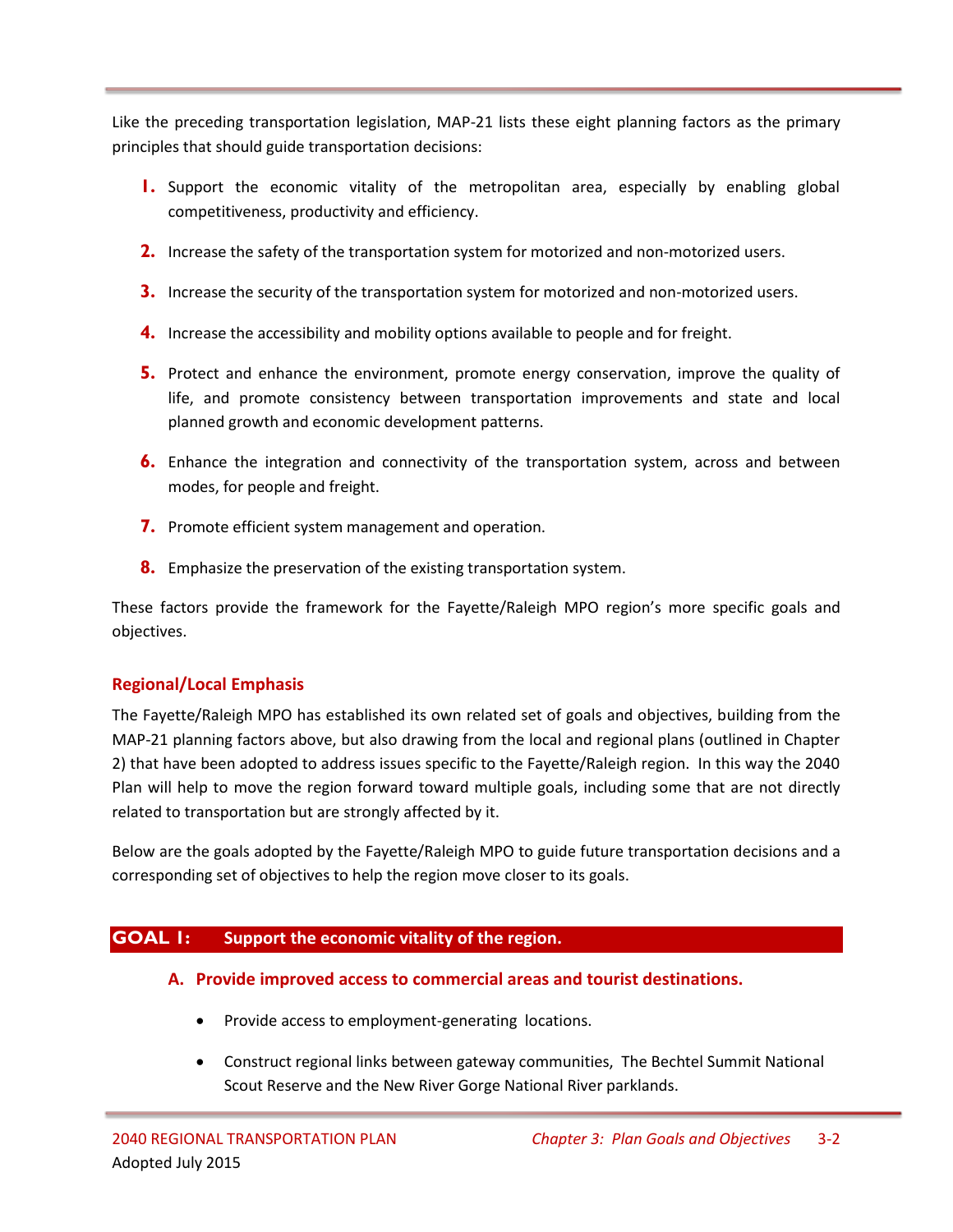- **B. Provide connections among residential areas, employment locations and community services.**
	- Provide a multimodal transportation system that can be used by people of all ages to access opportunities to work, shop, learn and take part in civic life and area recreation.
- **C. Make transportation decisions that capitalize on the resources of the regional airport.**

## **GOAL 2: Improve safety/security for all users of the transportation system.**

- **A. Enhance safety for pedestrians and bicyclists.**
	- Construct safety improvements at locations where bicycle/pedestrian traffic and auto traffic frequently intersect. Use pavement markings, signs and other tools to alert motorists to these areas.
	- In areas of heavy pedestrian traffic and in residential areas, choose street designs that encourage auto traffic to drive at slower speeds.
- **B. Use access management and grade separations to improve safety on roads intended for higher speeds.**
	- Encourage the construction of frontage roads along major highways at locations where significant development is underway or desired.
- **C. Make targeted improvements to locations with a high number of accidents.** 
	- Work with the West Virginia Division of Highways to map crash data and identify locations where the crash rate is significantly above average. Work with WVDOH to perform Roadway Safety Audits to identify engineering improvements to address these locations.

## **GOAL 3: Preserve and maintain the existing transportation system.**

- **A. Set aside adequate funds for maintenance before expanding the system.**
	- Give priority to projects that upgrade substandard infrastructure, since a quality transportation system is one of the tools for attracting new development and other investment.
- **B. Extend road and sidewalk life through preventive measures.**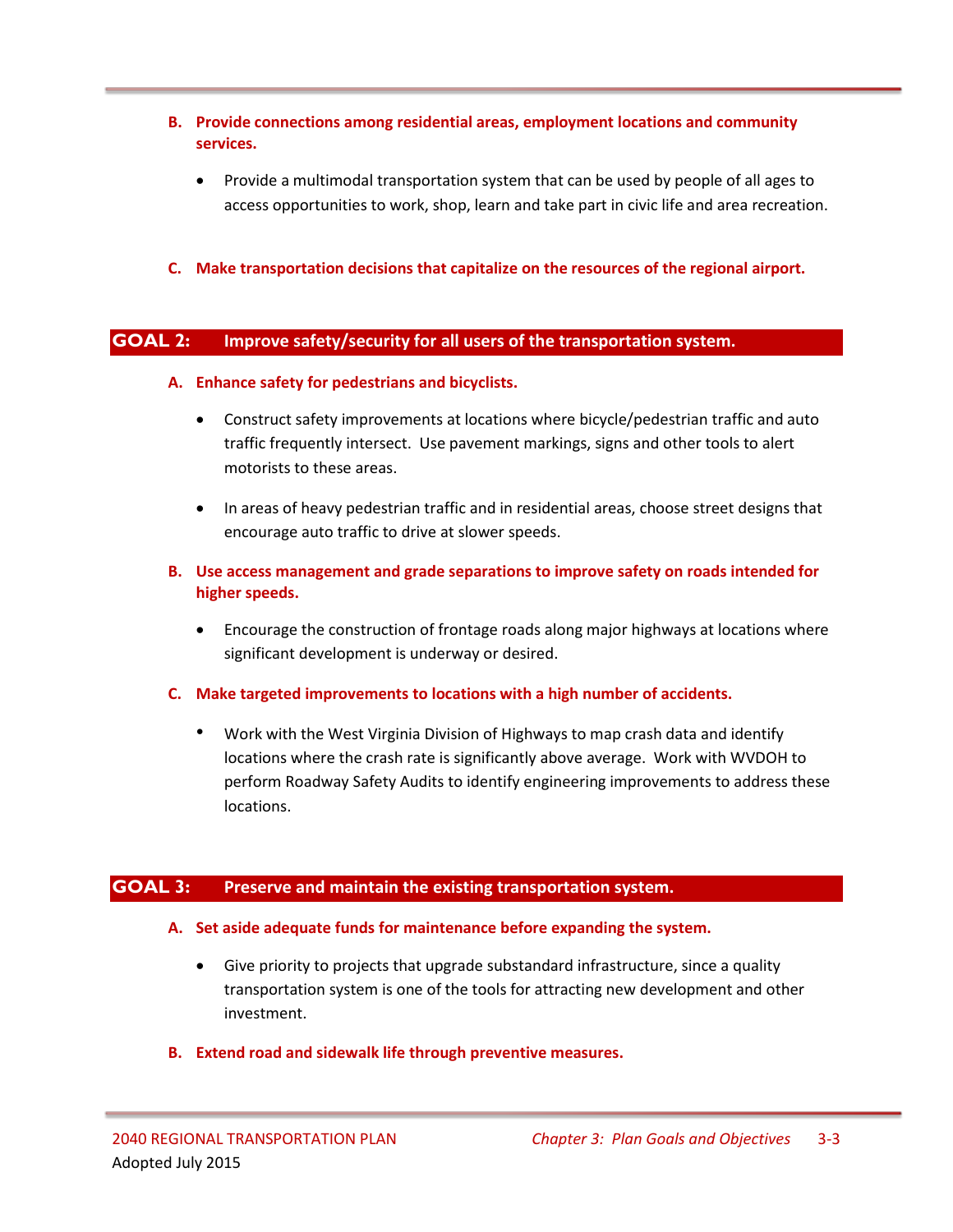- Improve stormwater management along roads through the addition (or more frequent maintenance) of ditches, culverts, storm drains, and curb and gutter in urban areas.
- Keep vegetation cleared to ensure clear sight distance at intersections, maintain a clear path along sidewalks, and prevent broken surfaces.

## **GOAL 4: Increase accessibility and mobility for both people and goods.**

#### **A. Improve access to and from the region.**

- Improve interstate linkages and access, including congestion relief at key interchanges.
- Support completion of regional transportation initiatives to expand the market area within one day's drive of the region.

#### **B. Improve access to commercial and industrial areas for freight movement.**

- Ensure roads that serve as heavy truck routes are adequately designed, constructed and maintained for the proper vehicle weight and dimensions.
- Make improvements needed to accommodate local delivery vehicles, particularly in downtown and higher-density residential areas.

#### **C. Improve mobility within and among communities.**

- Make public transit available to support the needs of residents of all ages, including transportation to work and educational institutions.
- Build links between major community trails and the surrounding neighborhoods, shopping and employment areas so that bicycling and walking are an option for traveling to more places.
- As streets and roadways are repaved or reconstructed, add sidewalks and other features needed to comply with ADA.

## **GOAL 5: Manage an efficient transportation system.**

- Select and implement transportation projects based on need, cost effectiveness, and the MPO's established goals, objectives and performance measures.
- Work with WVDOH to improve traffic flow through operational improvements such as better signal timing, access management, and changes to key intersections.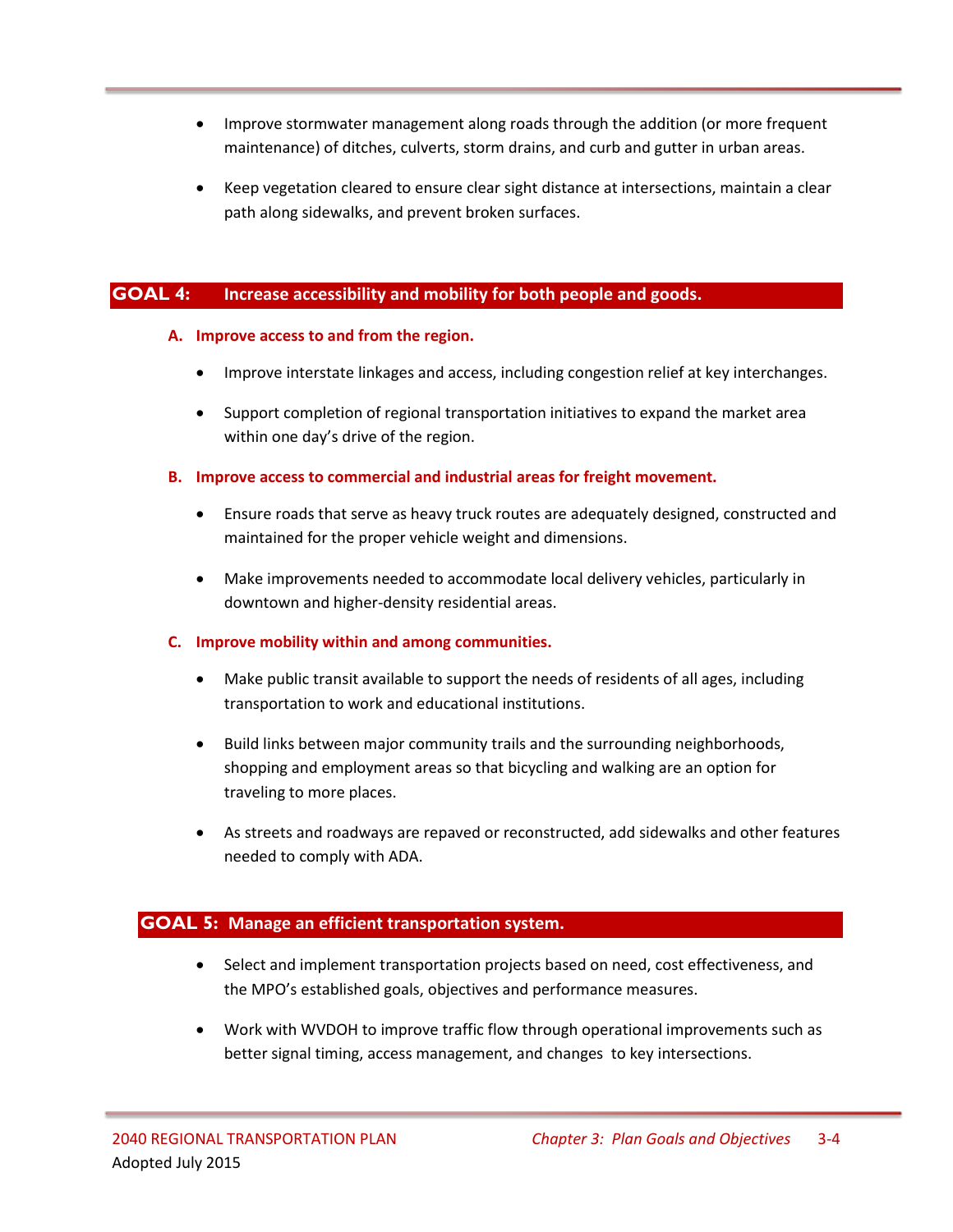- Expand the use of Intelligent Transportation Systems (ITS) technology, such as the monitoring of traffic through video surveillance, provision of information on dynamic message signs, or use of automatic vehicle tracking for transit.
- Address special transportation needs in areas where schools, colleges and other community facilities are located.
- Study and implement the use of signage at gateways and key destinations, along with a system of wayfinding signs, to provide guidance and information to visitors.

# **GOAL 6: Protect and enhance the environment and quality of life, and coordinate transportation decisions with the region's goals for land use and development.**

- Encourage transportation choices that are sustainable in terms of finances, community equity, and the environment.
- Improve management of the use and appearance of key routes, especially those that serve as visitor gateways to the area.
- Promote transportation decisions that respect the integrity of historic areas and enhance tourism.
- Encourage clustered development to minimize the number of access points on major corridors while maximizing development potential.
- Promote roadway design, construction and maintenance practices that safeguard the area's natural resources, including water quality.

# **GOAL 7. Enhance system connectivity, including connections between different modes of transportation.**

- Enhance access to the region's airport via roadway, public transit and non-motorized modes of transportation.
- Promote projects that lead to "Complete Streets" and ensure this policy is followed as part of new roadway construction or reconstruction.
- Provide public transit service, as well as a system of hiking/biking trails, between the region's passenger rail stations and local cities.